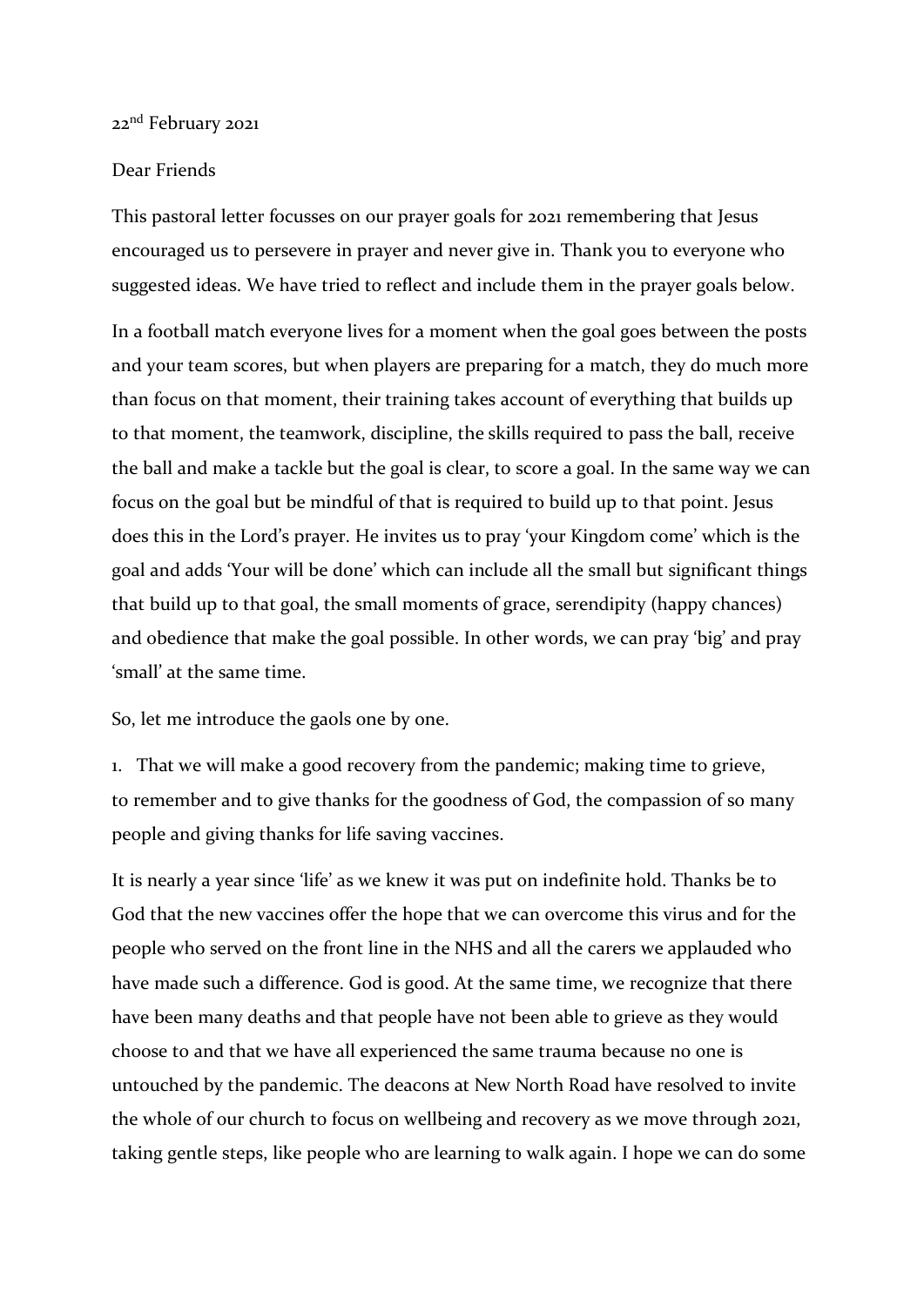things that will demonstrate a renewed exuberance and love for life including an open-air picnic in the summer.

2. That God will strengthen our provision for children and young people as we welcome their presence and their gifts

This goal returns from 2021. We have some wonderful children, young people and young adults among us and their different contributions make a real difference and bring smiles to our faces. Please remember our Sunday teachers and helpers' team when we return to a more familiar rhythm of junior church on alternate Sundays.

In 2022 we need to continue nurturing and encouraging our children, young people and their families. Home schooling through the pandemic and not being able to attend college or university, often denied face to face learning has not been easy and it will be a great thing when these doors open again.

At New North Road I hope we will have the opportunity to welcome visiting school children on class visits as we register with Kirklees as a place of worship that welcomes educational visits and I hope we can form a small team of people who can help facilitate this.

3. That we will be open to the God of surprises and the opportunities he gives to love, to give, to serve and to receive.

2021 was been a year of surprises, welcome and unwelcome. This goal that has returned from 2021 is here again to encourage us to grasp the opportunities that God gifts us and be willing to recognise and embrace them.

4. That wherever democracy and freedom are endangered or fear and suspicion divide people from each other, that God will raise up women and men of peace with the courage to stand up for justice and seek reconciliation.

After the fall of the Berlin Wall, it seemed as if democracy and the freedoms of a more open society would prove irresistible. Living in a democracy can be disappointing but it is so much better than the alternatives. In 2021 we witnessed the erosion of freedom in many nations notably Hong Kong have reminded us we cannot take our hardearned freedoms for granted. For me, the most alarming events took place in the